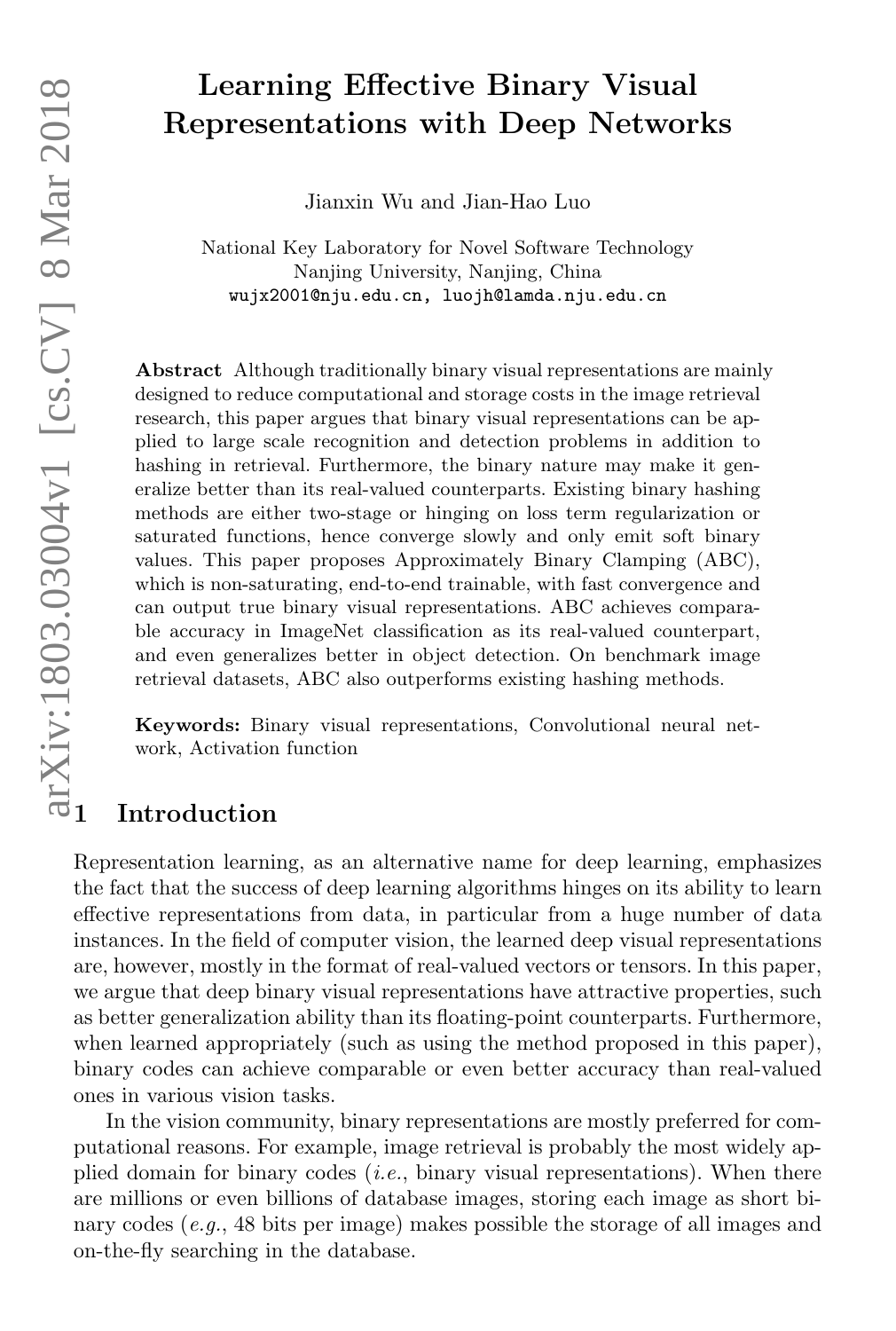

<span id="page-1-0"></span>Figure 1. Binary codes (bottom half, produced by the proposed method) may achieve better generalization ability than real-valued activation values (top half, produced by ResNet-50), whose magnitudes may be misleading.

In deep CNN based hashing methods, two-stage methods  $(e.q., [1])$  $(e.q., [1])$  $(e.q., [1])$  were rapidly replaced by single-stage end-to-end learning frameworks. In order to emitting binary codes, often an additional loss term has to be exerted for enforcing binary values [\[2\]](#page-14-1). Or, some saturated functions (such as sigmoid [\[3\]](#page-14-2) or scaled hyperbolic tangent [\[4,](#page-14-3)[5\]](#page-14-4)) are applied to the real-valued visual representations. By encouraging these functions to saturate, their output values are approximately binary. Saturated functions have been successful in achieving high quality binary codes in CNN-based hashing. However, their drawbacks are also obvious.

First, analogous to the case of ReLU vs. sigmoid as activation functions [\[6\]](#page-14-5), saturated functions are disadvantageous in deep network learning, often leads to slow convergence rate [\[2\]](#page-14-1). A non-saturating activation function or network layer that produces binary values with fast convergence is preferred. Second, saturated functions are continuous functions and only produce approximately binary values (such as 0.99 and 0.01 instead of 1 and 0). As for binary visual representations, true binary values (i.e., only  $0/1$  or  $\pm 1$  values) are more attractive. Third, hashing methods (including these saturated function based ones) often work at a scale that is much smaller than that of visual recognition problems (such as the ImageNet recognition problem). We want binary visual representations to contribute to large scale problems.

Finally and most importantly, image retrieval is only one application of binary codes, being able to generalize and apply to diverse applications such as object detection will greatly enrich the applicability of binary codes.

Fig. [1](#page-1-0) inspires our thirst for binary visual representation beyond the retrieval task. When the input image is fed into two different networks, the top one is ResNet-50 [\[7\]](#page-14-6) with real-valued outputs and the bottom one is proposed in this paper, which outputs binary codes with an approximately binary clamping (ABC) layer.

For the last convolution block (the one before global average pooling), we randomly picked a convolution channel (294th) and the pink regions are those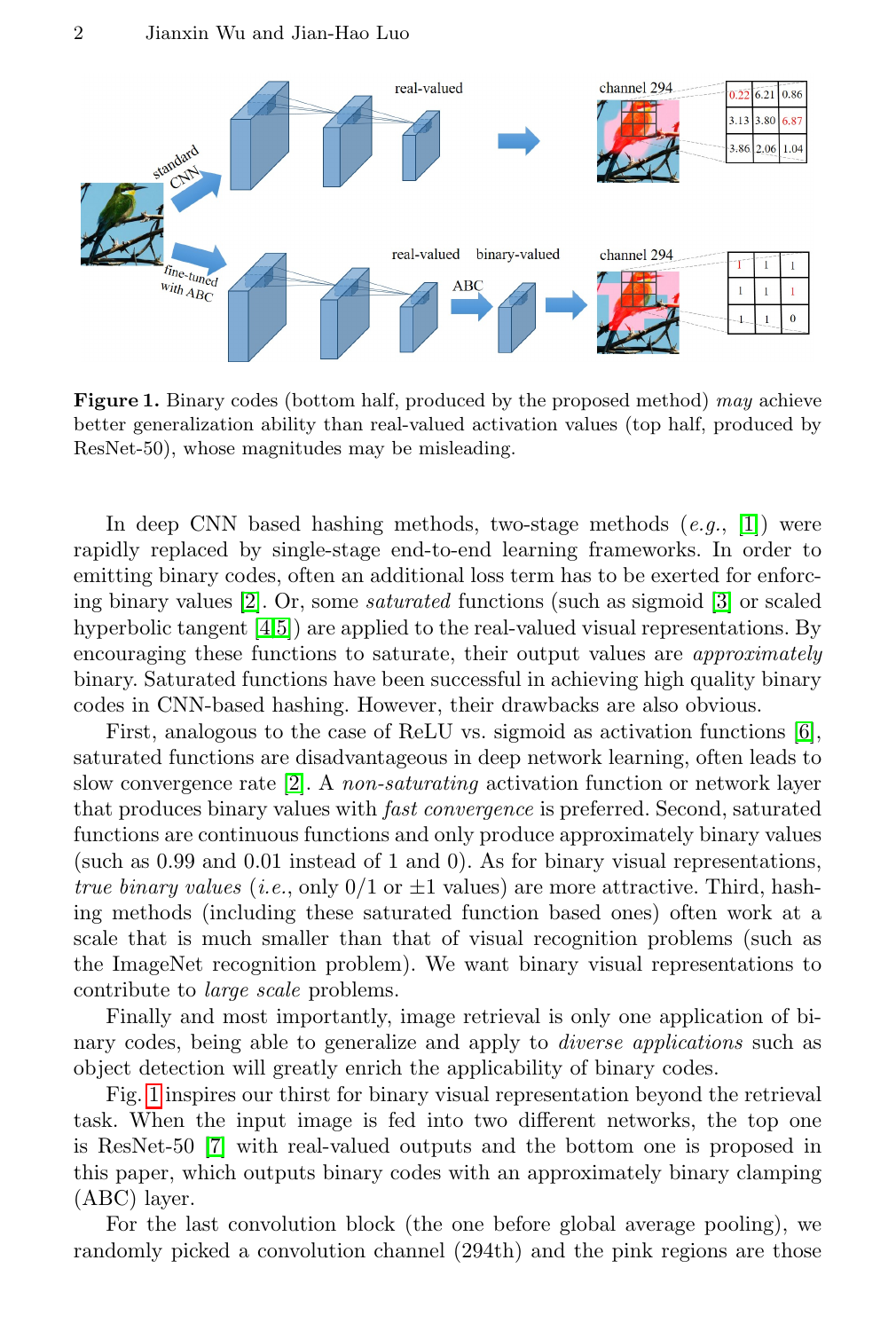that are activated (channel output  $> 0$ ). Now observing the region covered in the  $3 \times 3$  grid, the two activation values in red for ResNet-50 (with values 0.22 and 6.87) vary greatly in terms of their magnitude. However, they are both borderline regions that contain small part of the object but mostly background. In other words, activation magnitudes are not necessarily important, what is important is whether it is activated or not. In short, Fig. [1](#page-1-0) indicates that a binary (i.e., activated or not) visual representation may have better generalization than realvalued features, as shown in the bottom half of this figure.

Thus, in this paper, we propose Approximately Binary Clamping (ABC), a novel activation function that can produce both approximately and true binary output values depending on its parameter value. The key advantages and major contributions of this paper are summarized as follows.

- ABC is non-saturating and has very fast convergence speed in practice, which can emit true binary values. For short binary codes, it achieves better or comparable results than existing hashing methods in image retrieval tasks.
- However, image retrieval (hashing) is only one application of binary codes. In this paper, we would show that approximately or true binary representations can achieve comparable or even better accuracy than its real-valued counterparts in various vision tasks, such as large-scale image recognition or object detection. In other words, exploring the generalization ability of binary representation is our novel contribution, which has not been proposed or explored in previous works.
- On ImageNet classification, when ABC is added to ResNet-50 (a state-of-theart method) to produce true binary visual representations (2048 0/1 values vs. 2048 floating point ones in ResNet-50), its accuracy is only 0.298% below ResNet. That is, it is suitable for large scale problems. To the best of our knowledge, this is the first binary representation for a large-scale problem with comparable accuracy.
- The learned codes are generalizable. We applied the learned model to object detection, and the ABC model obtains roughly 0.5–1% higher detection mAP than ResNet-50.
- ABC is a piecewise linear activation layer and end-to-end trainable, which takes little computation. It does not require additional loss term to enforce true binary values.

## 2 Related Work

Binary representations are closely related to hashing method, which aim at producing a compact binary code for approximately nearest neighbor search. Hashing for image retrieval has been widely studied in the community. We can roughly divide these hashing methods into two categories: unsupervised and supervised.

Typical unsupervised hashing uses reconstruction error minimization [\[8,](#page-14-7)[9,](#page-14-8)[10\]](#page-14-9) or graph learning [\[11,](#page-14-10)[12,](#page-14-11)[13\]](#page-14-12) to encode unlabeled points into binary codes without any supervision. One representative approaches is Locality Sensitive Hashing (LSH) [\[8\]](#page-14-7). LSH projects the data points into random hyperplanes. However,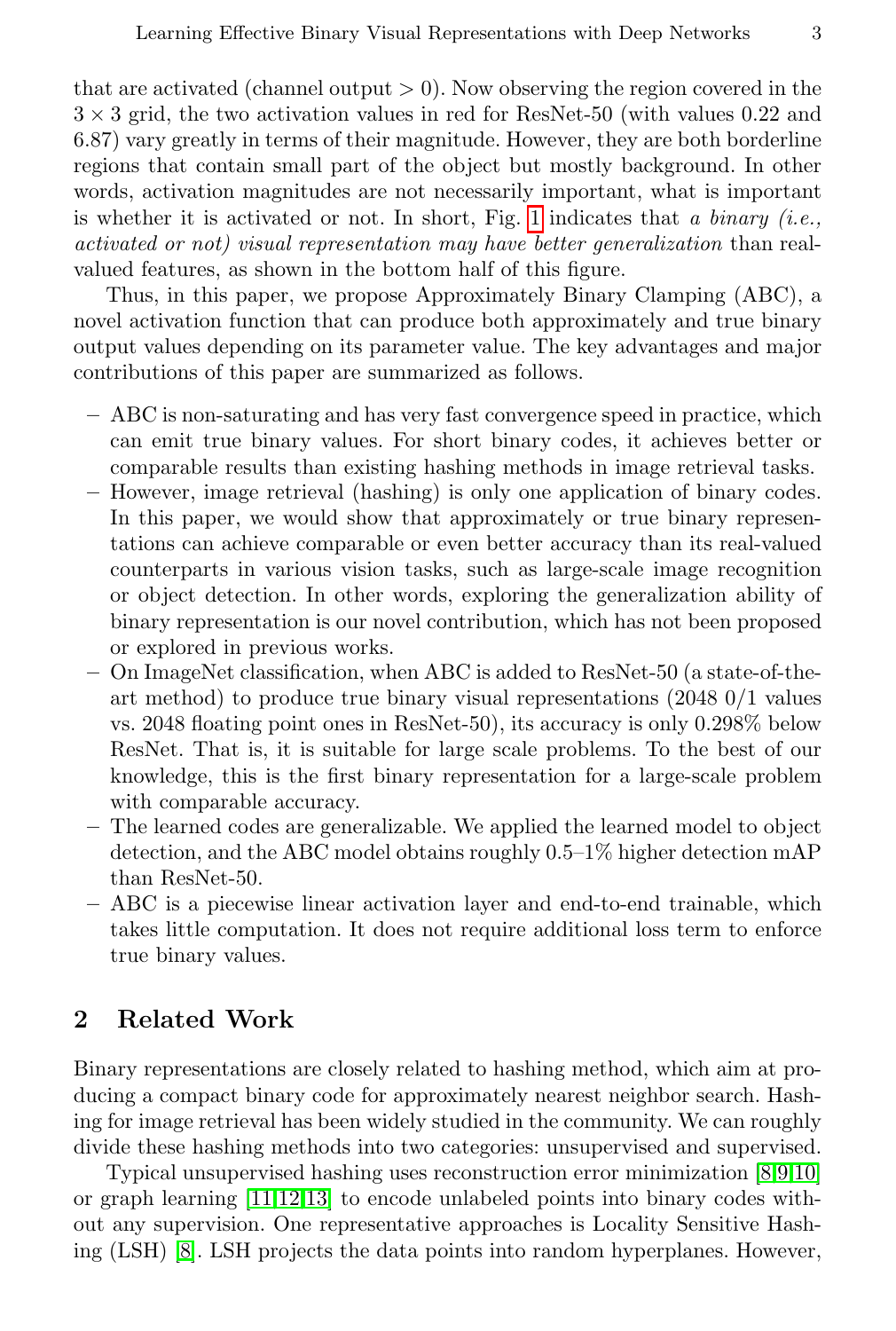LSH requires long code length to obtain satisfactory retrieval performance. Another representative method is Spectral Hashing (SH) [\[11\]](#page-14-10), which minimizes the weighted Hamming distance of image pairs.

Although some of these unsupervised hashing methods can be adapted to suit the supervised settings, they often cannot effectively make good use of data points and their labels. Hence, more attentions have been focused on supervised hashing  $[14,15,16]$  $[14,15,16]$  $[14,15,16]$  to deal with more complicated issues.

To generate effective hash codes, supervised methods usually use pairwise constraints, i.e., two data points are similar if they belong to the same class, and vice versa. After training, similar data points should be mapped to similar binary codes in the Hamming space. However, it may require a large sparse matrix to describe the image similarity, which raises serious issues when dealing with large-scale datasets.

In the past few years, the development of deep neural networks have advanced the state-of-the-art in many computer vision tasks [\[17,](#page-14-16)[7\]](#page-14-6), including image retrieval. Researchers have explored and proposed numerous deep learning based hashing methods and algorithms to improve the retrieval accuracy [\[18,](#page-14-17)[19,](#page-14-18)[1,](#page-14-0)[2,](#page-14-1)[3,](#page-14-2)[4,](#page-14-3)[5\]](#page-14-4). The earliest work in these methods may be Semantic Hashing [\[18\]](#page-14-17), which builds a graphical model by using a Restricted Boltzmann Machine (RBM). However, Semantic Hashing is designed for document retrieval. To explore the performance of deep RBM on image datasets, a supervised deep RBM is proposed in [\[19\]](#page-14-18).

CNN-based hashing methods have recently been widely studied, showing impressive results on image retrieval. Xia et al. [\[1\]](#page-14-0) proposed a two stage hashing approach to learn feature representation as well as binary hash codes. In contrast, Liu et al. [\[2\]](#page-14-1) combined these two stages together in an end-to-end framework. Lin *et al.* [\[3\]](#page-14-2) explored a sigmoid activated encoding layer to generate the approximately binary hash codes using a standard classification loss. This framework is simple but efficient, and can learn a set of effective hash-like functions on different challenging datasets. However, sigmoid function can not generate a real binary code, which may hurt the final retrieval results. Hence, Li et al. [\[4\]](#page-14-3) and Cao et al. [\[5\]](#page-14-4) introduced a scaled hyperbolic tangent activation function  $h(\mathbf{x}) = \tanh(\alpha \mathbf{x})$  with  $\alpha \geq 1$  to closely approximate the sign function when  $\alpha$  is large. This idea is similar to our ABC method. However,  $tanh(\alpha x)$  is a saturated function which only outputs *soft* binary values even when  $\alpha$  is large. In contrast, ABC is non-saturating and can produce true binary values.

Another research line to produce binary representations using deep learning methods are those binarized networks, which are designed for fast inference and small memory footprint  $[20,21,22,23]$  $[20,21,22,23]$  $[20,21,22,23]$  $[20,21,22,23]$ , in which binary visual representation is only a by-product. It is worth noting that the accuracies of binarized neural networks are often lagging behind their real-valued counterparts by a very large margin, because these networks binarize all layers. The visual representation by the proposed ABC layer, as we will show, only binaries the visual representation itself and achieves comparable or even higher accuracies in various tasks than real-valued networks.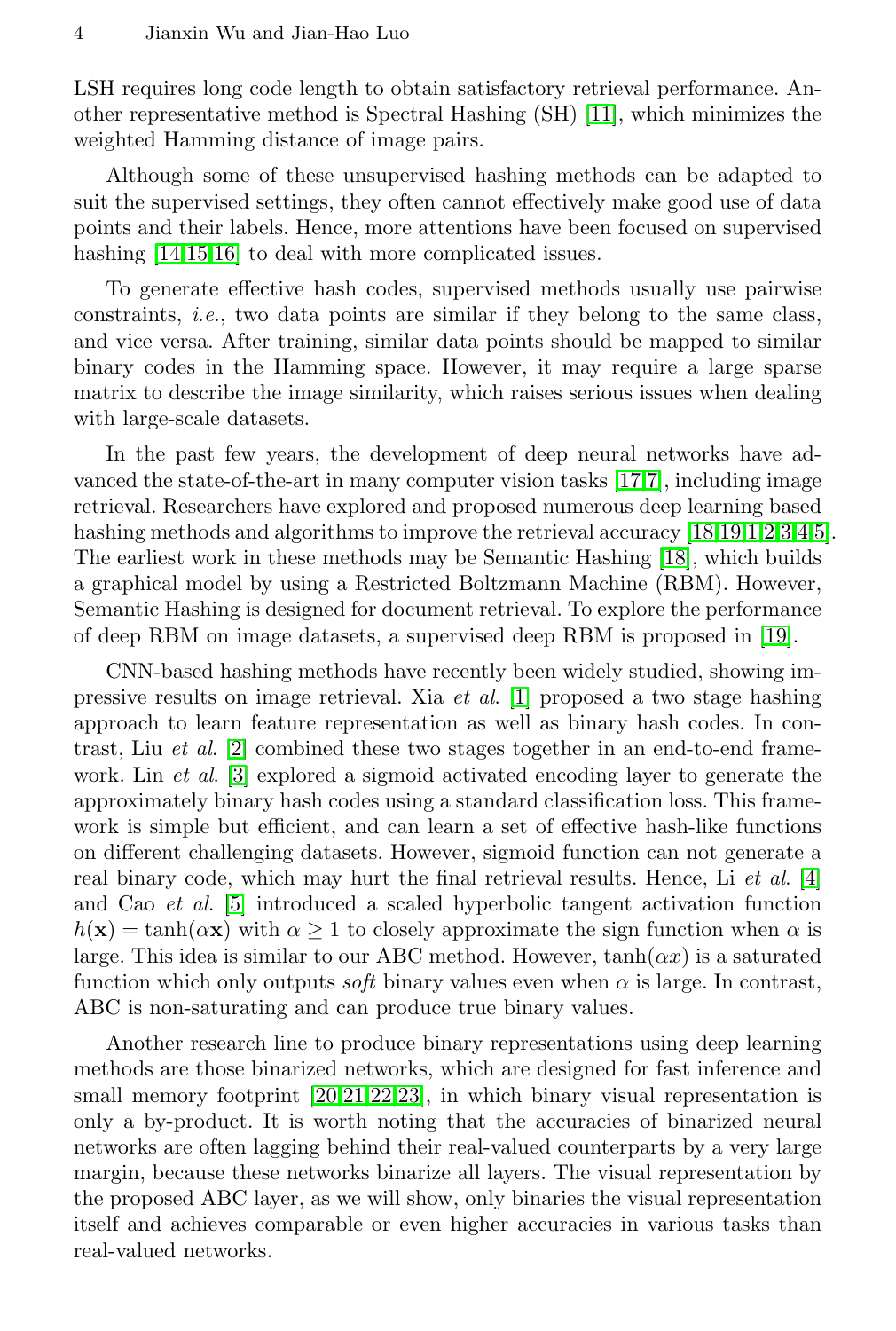<span id="page-4-0"></span>

<span id="page-4-1"></span>Figure 2. Illustration of the proposed ABC activation function and the scaled tanh function.

# 3 Approximately Binary Clamping

In this section, we propose the approximately binary clamping (ABC) activation function, and compare it with scaled hyperbolic tangent.

#### 3.1 The ABC layer

The proposed ABC activation function applies element-wise to all elements in a tensor. For  $x \in \mathbb{R}$ , its output y is defined as

$$
y = \begin{cases} 1 + rx & \text{if } x > 0 \\ rx & \text{otherwise} \end{cases}
$$
 (1)

in which  $r \geq 0$  is a parameter. As illustrated in Fig. [2a,](#page-4-0) ABC is a simple piecewise linear function. Similar to ReLU, ABC is not continuous at  $x = 0$ . However, for all other values, we have

$$
\frac{\mathrm{d}y}{\mathrm{d}x} = r \,,\tag{2}
$$

and we assume  $\frac{dy}{dx} = r$  when  $x = 0$ . This simple gradient rule not only makes ABC end-to-end trainable in deep neural networks, but also guarantees that it has negligible computational cost in both forward and backward computations.

A few special values for  $r$  are worth observing.

- When  $r = 1$ , ABC is like the identity function  $y = x$ , except that positive values are elevated by 1.
- When  $0 < r < 1$ , as shown by the black dashed line segments in Fig. [2a,](#page-4-0) ABC shrinks the gap between y and the target binary values  $(0/1)$ . However, ABC is non-saturating. For x with large magnitudes  $(|x| \gg 1)$ , y can still be far away from binary.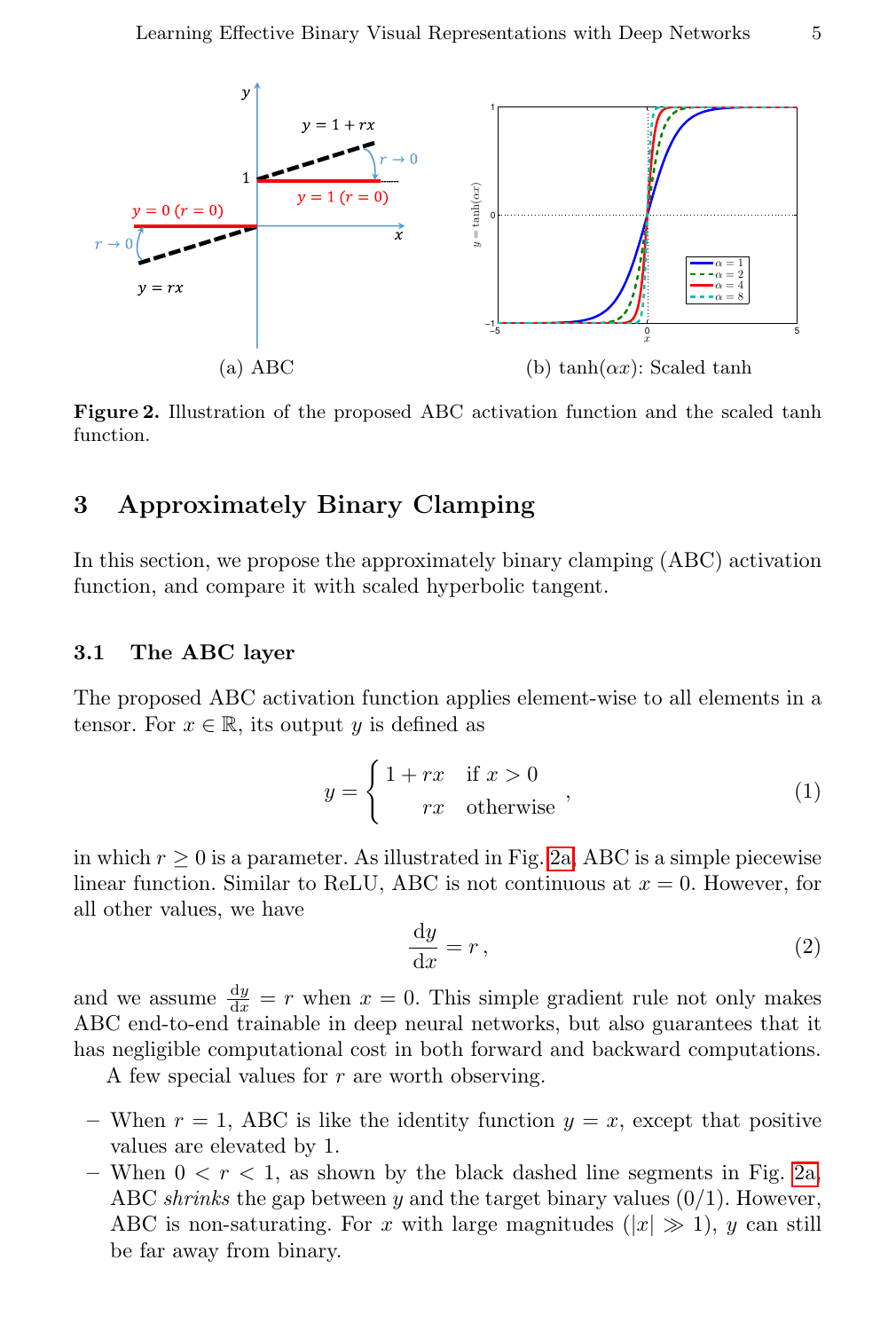- On the other hand, since we add a batch normalization (BN) layer [\[24\]](#page-14-23) before the ABC layer (*i.e.*,  $x$  is the output of BN), we would expect the average scale of x to remain stable or gradually reduce when we gradually reduce the value of r towards 0 in different training epochs. Then,  $|rx| \rightarrow 0$  when  $r \rightarrow 0$ , as illustrated by the two blue arcs in Fig. [2a.](#page-4-0) In other words, y is approaching binary values when  $r$  approaches 0, explaining "approximately binary" in the name.
- When  $r = 0$ , y becomes true binary values, as illustrated by the two red line segments in Fig. [2a.](#page-4-0) In other words, when r gradually reduces and finally reaches 0, the output of ABC is "clamped" to be binary.

Note that the gradient of the ABC layer would be 0 when  $r = 0$ . So all the layers before ABC will not be updated. However, the training procedure will continue. For example, in the image recognition task, the layers after ABC (whose input is the learned binary representations) are still being trained via back-propagation such that better classifiers can be learned. Since we only set  $r = 0$  in very late epochs (e.g., starting from the 17th out of 20 epochs), visual representations are already stabilized at that time and setting  $r = 0$  will not hurt the network's accuracy. Also note that in  $tanh(\alpha x)$  based methods,  $\alpha$  is large in the final epochs and its gradient is almost 0 everywhere, too.

We implemented ABC in both Torch and Caffe.<sup>[1](#page-5-0)</sup> As will be shown in the experiments, by adding a BN layer and an ABC layer after one target layer, we can force the target layer to emit binary codes by a suitable schedule of  $r$ value sequences in the ABC layer. One interesting observation is that adding a BN before ABC is crucial for its success. Without BN, the transition to a smaller  $r$  can be unstable. Hence, we use the  $BN+ABC$  combination in all our experiments.

### 3.2 ABC vs. scaled tanh

Scaled hyperbolic tangent is a recently popularized activation function to obtain binary codes, which is defined as

$$
y = \tanh(\alpha x),\tag{3}
$$

in which  $\alpha > 0$  is a scaling parameter, whose role is similar to the r parameter in our ABC layer.

As shown in Fig. [2b,](#page-4-1) as  $\alpha$  gets bigger, the tanh( $\alpha x$ ) curve approaches the two binary values ( $\pm 1$  instead of 0/1, but this difference is trivial). When  $\alpha$  is around 10,  $tanh(\alpha x)$  already emits approximately binary values, as illustrated by the light blue curve with  $\alpha = 8$ . Thus, by gradually increasing  $\alpha$  from 1 to a large value (such as 10),  $\tanh(\alpha x)$  can emit approximately binary values, too.

However,  $tanh(\alpha x)$  will never be true binary. Even for a very large  $\alpha$  value, e.g.,  $\alpha = 10000$  (which is not practical in real networks), a very small x could still generate y that is far from being binary. For example, when  $\alpha = 10000$ 

<span id="page-5-0"></span> $^{\rm 1}$  Code will be released.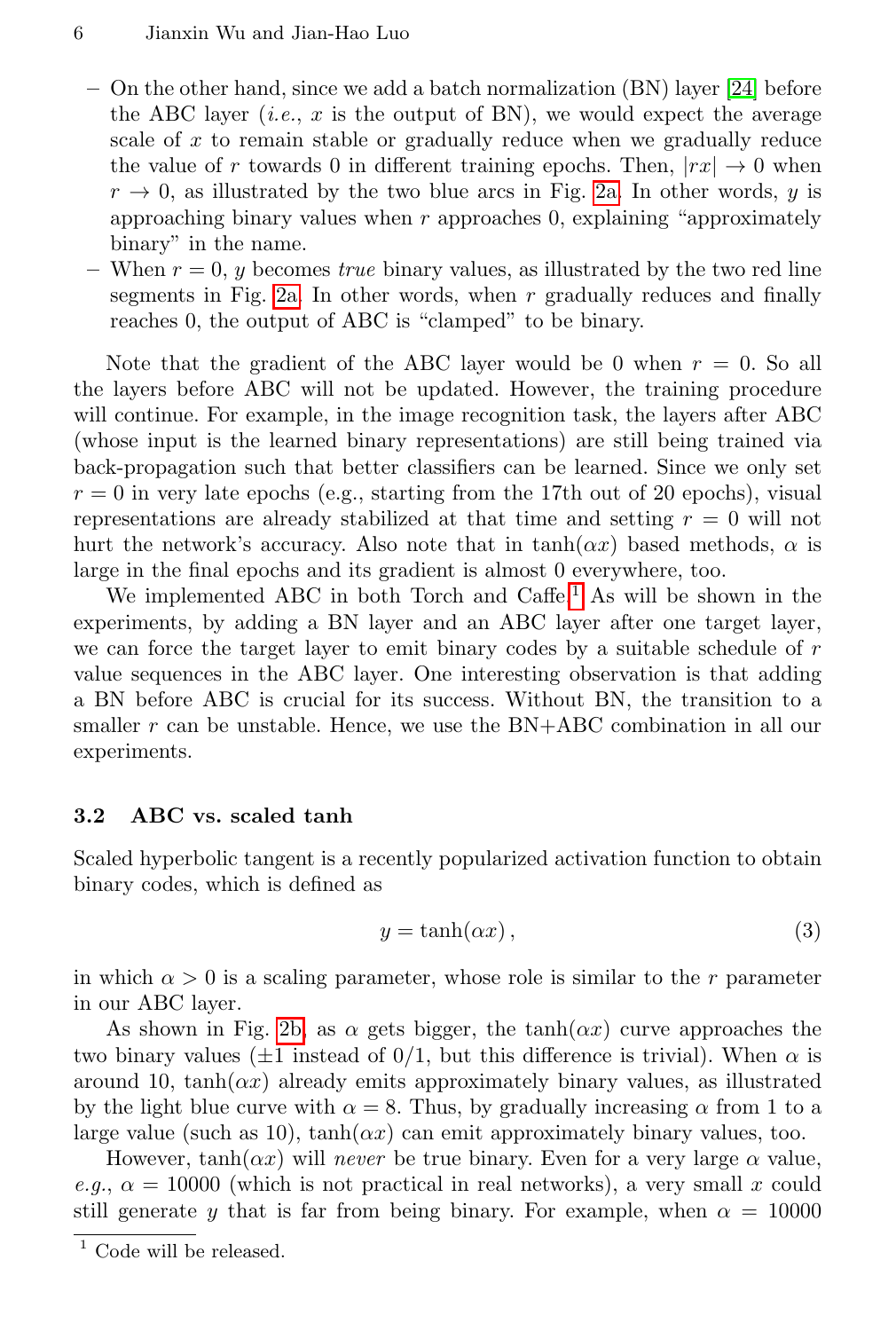and  $x = 0.0001$ ,  $tanh(\alpha x) = 0.7616$ , far away from both  $-1$  and  $+1$ . Although the chance of a very small x is not high, very large  $\alpha$  value is not suitable for training deep neural networks. In our experiments, when using  $\alpha = 10000$ , our CNN learning process almost immediately fell into numerical errors and activation values became NaN.

Another drawback for tanh( $\alpha x$ ), beyond being only soft binary, is that it slows down convergence [\[2\]](#page-14-1), which makes it not suitable for large scale problems because many gradient values will be 0 [\[6\]](#page-14-5) even when  $\alpha = 1$ .

On the contrary, ABC has nicer gradient properties than  $\tanh(\alpha x)$ . Because the gradient is always r, when  $r = 1$  or r is relatively large, the ABC layer will not hinder gradient back-propagation or network training. When we gradually reduce  $r$  by  $k$  times, layers after ABC will not be affected by this change, but any layer before ABC will observe its gradient's magnitude reduced by  $k$  times. Since in training deep networks we reduce the learning rate regularly, the effect of ABC to previous layers can be easily mitigated by the following trick for large scale problems: if in regular training without the ABC layer, we reduce the learning rate by  $k$  times, then instead we reduce both  $r$  and the learning rate by  $\sqrt{k}$  times when ABC is used.

This trick works particularly well for fine-tuning a pretrained model. A commonly used trick in fine-tuning is to use smaller learning rates for early layers, but a large learning rate for newly initialized ones  $(e.g., the last fully connected$ layer). When fine-tuning a pretrained network with ABC, we can set  $r < 1$ , which automatically guarantees that layers before ABC will implicitly have smaller learning rates than those after ABC.

### 4 Experimental Results

In this section, we empirically illustrate the benefits of the proposed ABC activation function and layer in three types of task: learning short binary codes for image retrieval (Sec. [4.1\)](#page-6-0), learning long binary visual representations for large scale image recognition (Sec. [4.2\)](#page-9-0) with a convergence study (Sec. [4.3\)](#page-11-0), and generalizing the learned recognition network to object detection (Sec. [4.4\)](#page-12-0).

#### <span id="page-6-0"></span>4.1 Hash learning for image retrieval

In this part, we compare the performance of our ABC method with a recently proposed activation function: scaled tanh, which is introduced by Li et al. [\[4\]](#page-14-3) and Cao et al. [\[5\]](#page-14-4). Both of them employed a scaling parameter  $\alpha$  in the hyperbolic tangent function:  $h(\mathbf{x}) = \tanh(\alpha \mathbf{x})$  to control the smoothness of the original function. By changing the value of  $\alpha$ , the scaled tanh function would become more smooth or more saturated. When  $\alpha$  is large enough, this function would approach the standard sign function. The major difference between [\[4\]](#page-14-3) and [\[5\]](#page-14-4) is that: Li  $et \ al.$  [\[4\]](#page-14-3) let the network itself to learn an appropriate scale value, while Cao *et al.* [\[5\]](#page-14-4) gradually increased this value to force the network to learn a more hash-like code. In our experiments, [\[5\]](#page-14-4) is chosen as the baseline to compare with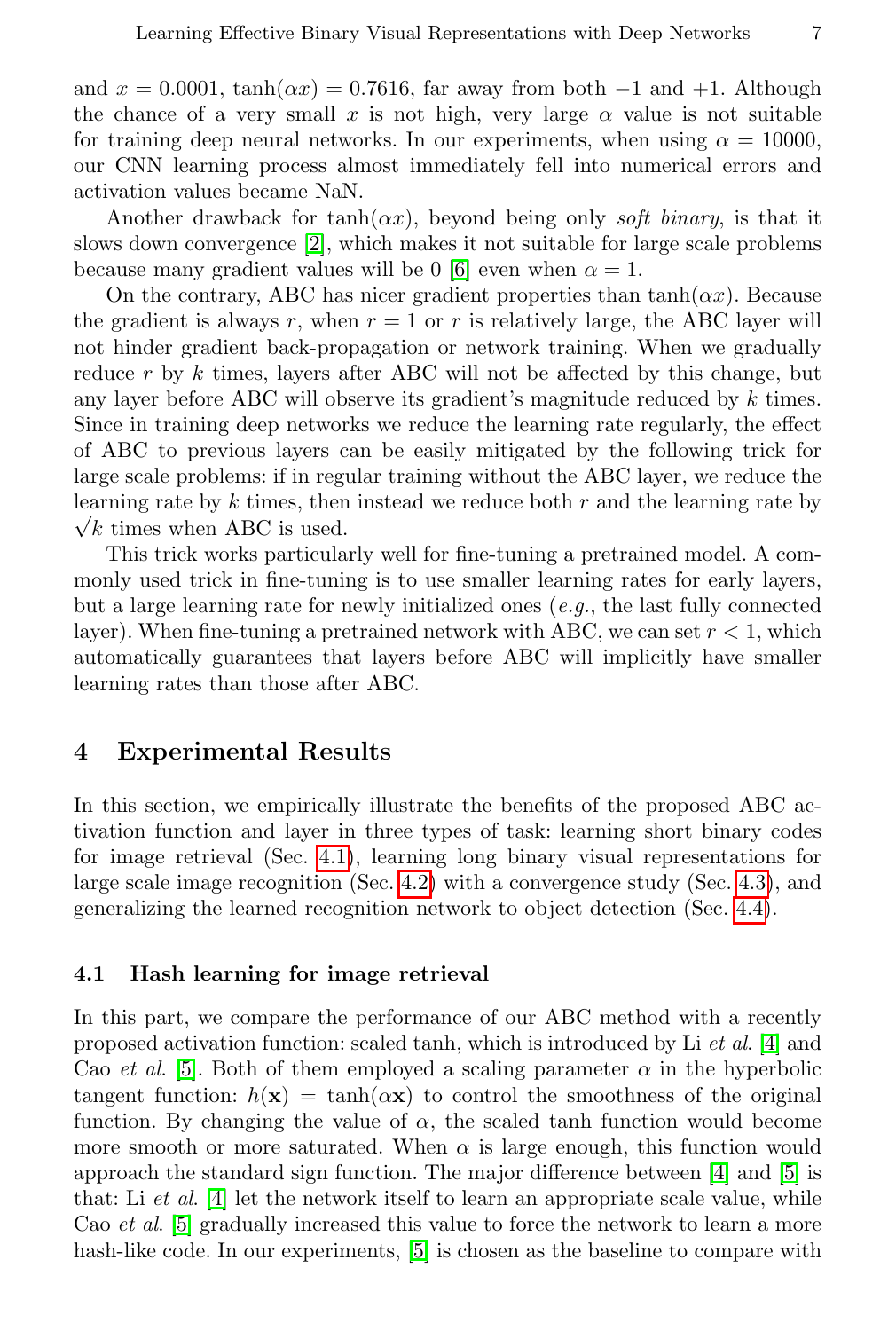our ABC method, because it is conceptually simpler and reported higher mAP than the method in [\[4\]](#page-14-3). We will refer to the method in [\[5\]](#page-14-4) as adaptive tanh.

For fairness of comparison, we use the same CNN structure introduced in DSH [\[2\]](#page-14-1). This model consists of 3 convolution-pooling layers and 2 fully connected layers to learn the similarity of different image pairs. We append the activation layer (ABC or scaled tanh) in the last fully connected layer, and replace the loss function if necessary. We use the source code of  $DSH<sup>2</sup>$  $DSH<sup>2</sup>$  $DSH<sup>2</sup>$  to train the networks, which means binary codes are all learned within the same framework. Two widely used benchmarks are utilized for evaluation, including CIFAR-10 [\[25\]](#page-14-24) and NUS-WIDE [\[26\]](#page-15-0). We summarize these two datasets as follows:

- CIFAR-10: This dataset consists of 10 categories and totally 60,000 32  $\times$ 32 object images. We use the official train/test split in our experiments, i.e., we learn the binary codes on 50,000 training images and evaluate the performance on 10,000 test images.
- NUS-WIDE: We follow the DSH setting [\[2\]](#page-14-1) to use a subset of NUS-WIDE dataset here. There are totally 21 most frequent concepts, and 195,834/10,000  $64 \times 64$  resized images are used for training/evaluation, respectively. NUS-WIDE is a multi-label dataset, and two images are considered as similar to each other if they share at least one common positive label.

Following the experimental setting of the new DSH method, we first train a standard DSH network with 12 bits as the base model. Starting from this model, we then replace the 12 bits layer with a larger one (24 bits, 36 bits and 48 bits). The new added fully-connected layer is initialized using the Xavier initialization method. Because the adaptive tanh released code is in the Caffe framework,<sup>[3](#page-7-1)</sup> we use Caffe for ABC too.

We use SGD (stochastic gradient descent) with 0.9 momentum and 0.004 weight decay to fine-tune the new model in 30,000 iteration (batch size is 200). The initial learning rate is set to  $10^{-4}$  and multiplied by 0.6 after every 4000 iterations. To be consistent with DSH, we set  $\alpha = 0.01$ ,  $m = 2k$  in the loss function. The scaling parameter  $\alpha$  of adaptive tanh is updated according to

$$
\alpha = (1 + 0.005i)^{0.5},
$$

in which  $i$  is the iteration index. As for ABC, the parameter  $r$  is initialized by 1, multiplied by 0.95 after each epoch, and finally the minimum value is 0.002. On the NUS-WIDE dataset,  $r$  is multiplied by 0.94 (1000 iterations per epoch), and stops at the minimum value  $r = 0.1662$ . And, we find that if we fix the learning rate as  $10^{-4}$ , we could obtain higher mAP results for all these methods on NUS-WIDE. Thus, we do not reduce the learning rate when experimenting with NUS-WIDE.

After training, the output of ABC and adaptive tanh are both approximately binary representations. In order to generate true binary codes, parameter  $r$  is set

<span id="page-7-0"></span> $^{\rm 2}$  <https://github.com/lhmRyan/deep-supervised-hashing-DSH>

<span id="page-7-1"></span> $^3$  <https://github.com/thuml/HashNet>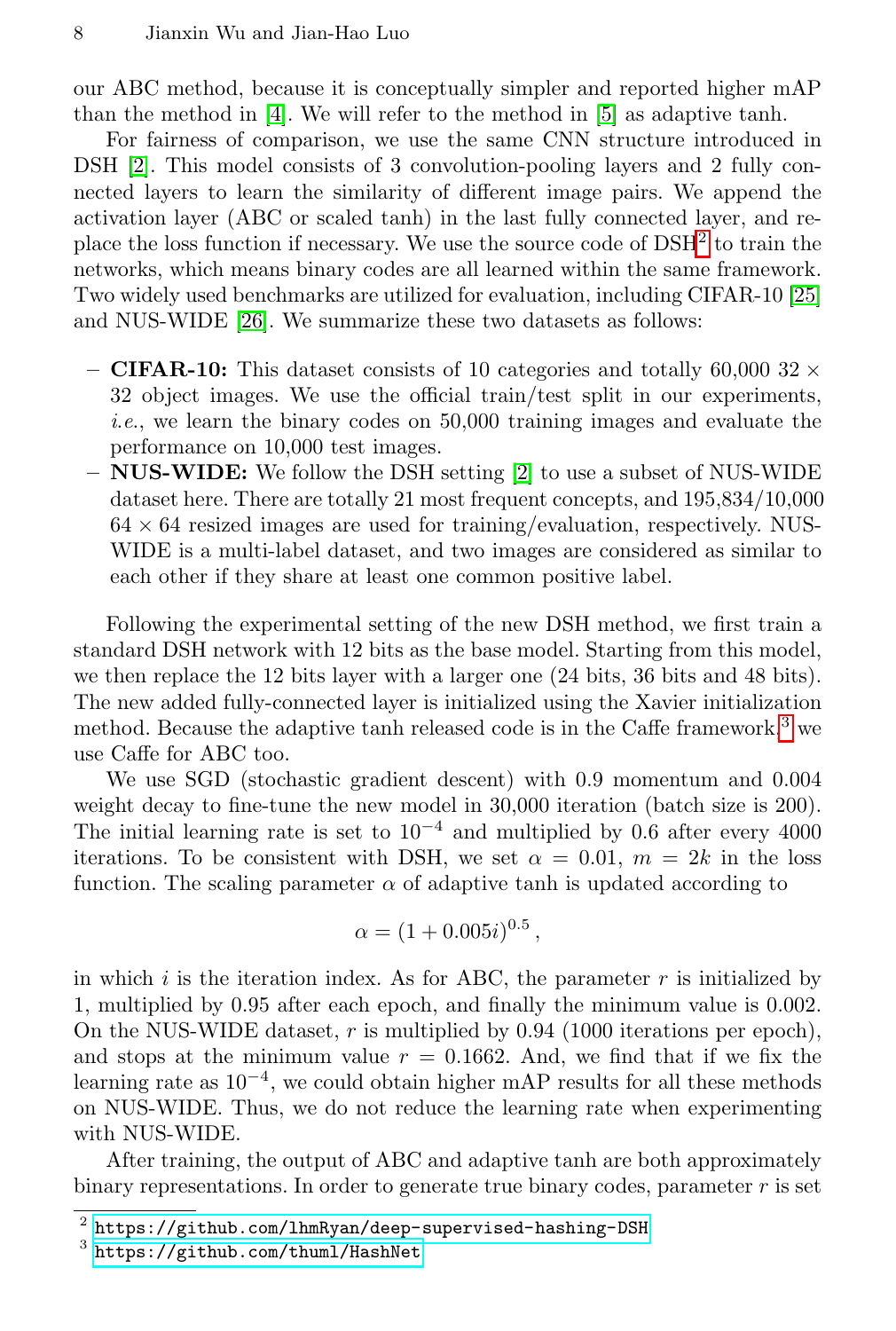<span id="page-8-0"></span>Table 1. Comparisons of different hashing methods (evaluated by mAP values). We divided these published hashing algorithms into three groups: traditional methods, CNN-based methods and the modified DSH approach with different activation functions. Note that, Liu *et al.have updated their DSH method, hence the results* are higher than those reported in their original publication. All the CNN-based methods are trained using the structure introduced in [\[2\]](#page-14-1).

| Method                                              | $CIFAR-10$ |            |            |         | NUS-WIDE                    |                      |            |         |
|-----------------------------------------------------|------------|------------|------------|---------|-----------------------------|----------------------|------------|---------|
|                                                     | $12$ -bits | $24$ -bits | $36$ -bits | 48-bits | $12 - bits$                 | $24$ -bits           | $36$ -bits | 48-bits |
| LSH [8]                                             | 0.1277     | 0.1367     | 0.1407     | 0.1492  | 0.3329                      | 0.3392               | 0.3450     | 0.3474  |
| SH [11]                                             | 0.1319     | 0.1278     | 0.1364     | 0.1320  | 0.3401                      | 0.3374               | 0.3343     | 0.3332  |
| $CCA-ITQ$ [9]                                       | 0.1653     | 0.1960     | 0.2085     | 0.2176  | 0.3874                      | 0.3977               | 0.4146     | 0.4188  |
| <b>KSH</b> [14]                                     | 0.2948     | 0.3723     | 0.4019     | 0.4167  | 0.4331                      | 0.4592               | 0.4659     | 0.4692  |
| CNNH [1]                                            | 0.5425     | 0.5604     | 0.5640     | 0.5574  | 0.4315                      | 0.4358               | 0.4451     | 0.4332  |
| DLBHC [3]                                           | 0.5503     | 0.5803     | 0.5778     | 0.5883  | 0.4663                      | 0.4728               | 0.4921     | 0.4916  |
| <b>DNNH</b> [27]                                    | 0.5708     | 0.5875     | 0.5899     | 0.5904  | 0.5471                      | 0.5367               | 0.5258     | 0.5248  |
| DSH [2]                                             | 0.6157     | 0.6512     | 0.6607     | 0.6755  | 0.5483                      | 0.5513               | 0.5582     | 0.5621  |
| SUBIC [28]                                          | 0.6349     | 0.6719     | 0.6823     | 0.6863  |                             |                      |            |         |
| $DSH-new w / BN$                                    | 0.6780     | 0.6927     | 0.7040     | 0.7115  | 0.5795                      | 0.5949               | 0.5963     | 0.6018  |
| $DSH-new w/o BN$                                    | 0.6326     | 0.6812     | 0.6981     | 0.7177  | 0.5849                      | 0.6020 0.6075 0.6073 |            |         |
| $tanh(\alpha x)$ w/ BN                              | 0.6799     | 0.6908     | 0.6974     | 0.6974  | 0.5796                      | 0.5987               | 0.6026     | 0.5959  |
| $\tanh(\alpha x)$ w/o BN                            | 0.6397     | 0.6887     | 0.7042     |         | $0.7097$   0.5906  $0.5942$ |                      | 0.5977     | 0.6007  |
| ABC with BN (ours) $  0.6881 0.7149 0.7193 0.7201 $ |            |            |            |         | 0.5882                      | 0.5920               | 0.5993     | 0.5978  |

to 0 when we use the trained ABC model to extract hash code. Then, all the 0s are replaced with  $-1$ s, hence the  $\pm 1$  values can be used for image retrieval. As for adaptive tanh method, we use signum function to get a final representation. And we assume  $sgn(x) = 1$  when  $x = 0$ , in order to get a true binary code. These binary features are finally evaluated (mAP values) using the codes provided by official DSH project.

We show the comparison results in Table [1.](#page-8-0) The first two groups of rows represent traditional hashing methods and CNN-based methods respectively. As these results clearly indicate, CNN-based methods consistently outperform traditional non-deep-learning algorithms, and in most cases by a large margin. Thanks to the strong generalization ability of representation learning, the CNNbased methods achieve much better performance. We also want to note that DSH is not a very powerful CNN architecture. If a more powerful CNN model is adopted, such as the residual network [\[7\]](#page-14-6), retrieval results could be further improved for CNN-based methods.

We then compare our ABC method with another similar function: adaptive tanh. We append the activation function after the last fully connected layer, and use the DSH framework to train the model. Since our ABC needs the batch normalization (BN) [\[24\]](#page-14-23) layer (only included in the last layer, i.e., before the ABC activation function) to prevent activation values from increasing when  $r$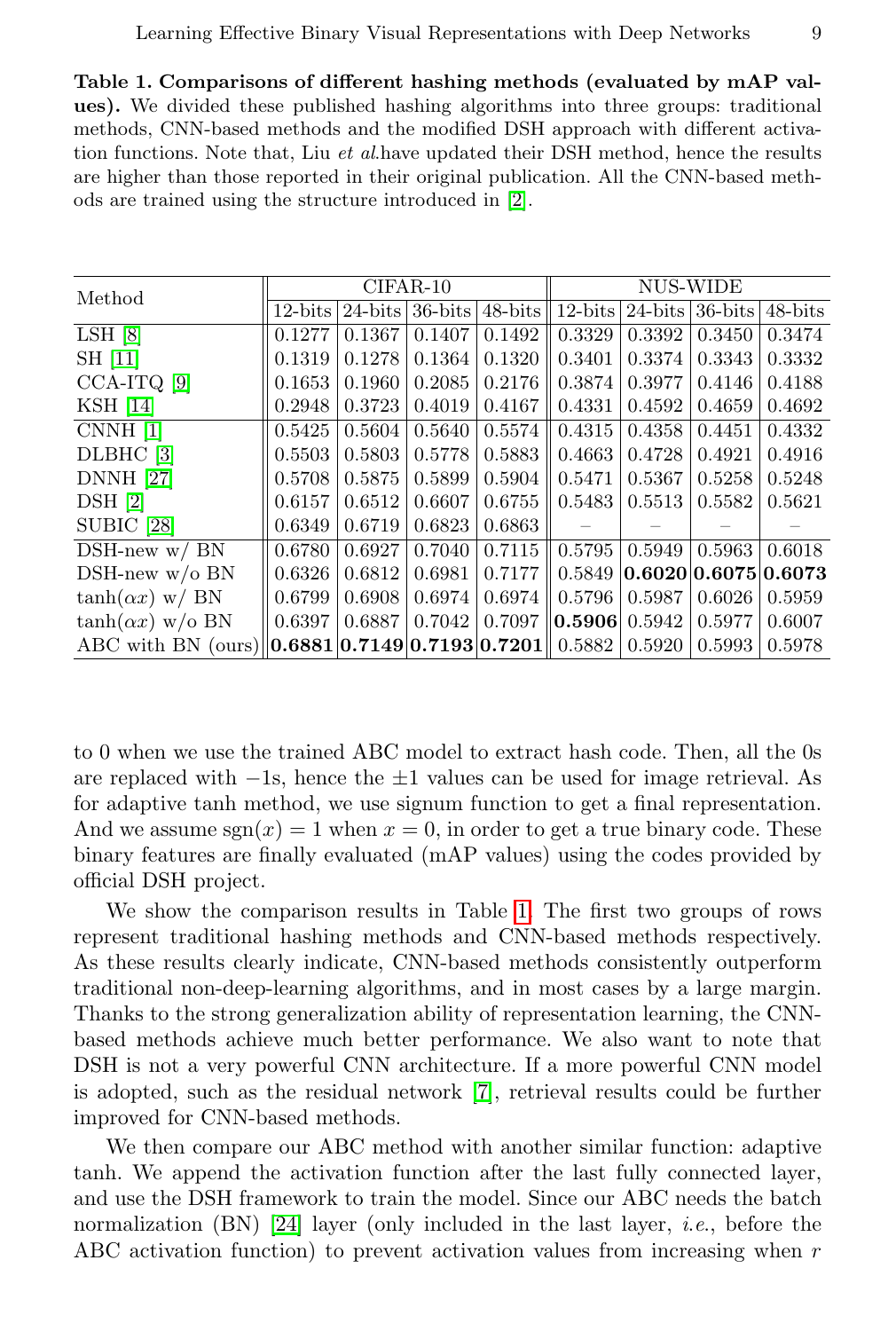decreases, we also report the performance of DSH with/without BN (the original DSH paper did not use BN). Note that, Liu et al. have updated their DSH method, hence the results generated by the new code are higher than the original reported values. To distinguish between these two results, we use DSH-new to denote the new framework (also used in our comparisons), and let DSH to represent the original publication (in the second group in Table [1\)](#page-8-0).

An interesting result is that, there is no obvious winner between using BN  $(\omega_{\rm w}/\rm\,BN"$  in Table [1\)](#page-8-0) or not  $(\omega_{\rm w}/\rm\,BN"$  in Table 1). On the CIFAR-10 dataset, using BN could improve retrieval performance with short codes (12 bits or 24 bits). However, when the code length is longer, it may hurt retrieval mAP. Similar phenomena could also be observed in the adaptive tanh method. Although adaptive tanh explicitly requires binary values while DSH only encourages binary values through an implicit loss term, the adaptive tanh method can sometime lead to worse performance than the standard DSH. As indicated in [\[2\]](#page-14-1), utilizing saturated functions such as *sigmoid* or tanh would inevitably slow down or even restrain the convergence of the network.

In contrast, the proposed ABC method shows consistently better retrieval performance than DSH and adaptive tanh on the CIFAR-10 dataset, no matter whether batch normalization is used or not in these methods. There is no obvious winner between DSH and adaptive tanh, but both are consistently worse than ABC. In a few cases, ABC has a large margin over other methods. For example, with 36 bits, ABC has more than 1.5 percentage point advantage over all 4 competitors.

NUS-WIDE is a multi-label retrieval dataset, which is a complicated task. The five methods (ABC, DSH and adaptive tanh with or without batch normalization) all have quite similar results. In all bit length settings, ABC lags behind the best method in no more than 1 percentage point. The proposed ABC method yielded comparable but more robust performance even with a short binary code.

One interesting observation on this dataset is that the DSH (new code) method often achieves the highest mAP among all compared methods, better than both ABC and adaptive tanh. One possible cause for this phenomenon may be attributed to the multi-label nature of this dataset. It is interesting to see how explicit binarization methods such as ABC and adaptive tanh can be improved under the multi-label setting.

### <span id="page-9-0"></span>4.2 Large scale recognition

We also compare ABC and adaptive tanh on the ImageNet recognition task. For ABC, we use the Facebook Torch ResNet-50 pretrained network and code.<sup>[4](#page-9-1)</sup> We added a linear layer (2048  $\rightarrow$  2048) after the global average pooling layer, then added a BN layer and an ABC layer afterwards, thus producing 2048 binary bits as our visual representation.

Following the Facebook code, we use SGD for optimization. The mini-batch size is 256, momentum  $(0.9)$  and weight decay  $(0.0001)$  remain unchanged. We

<span id="page-9-1"></span><sup>4</sup> <https://github.com/facebook/fb.resnet.torch>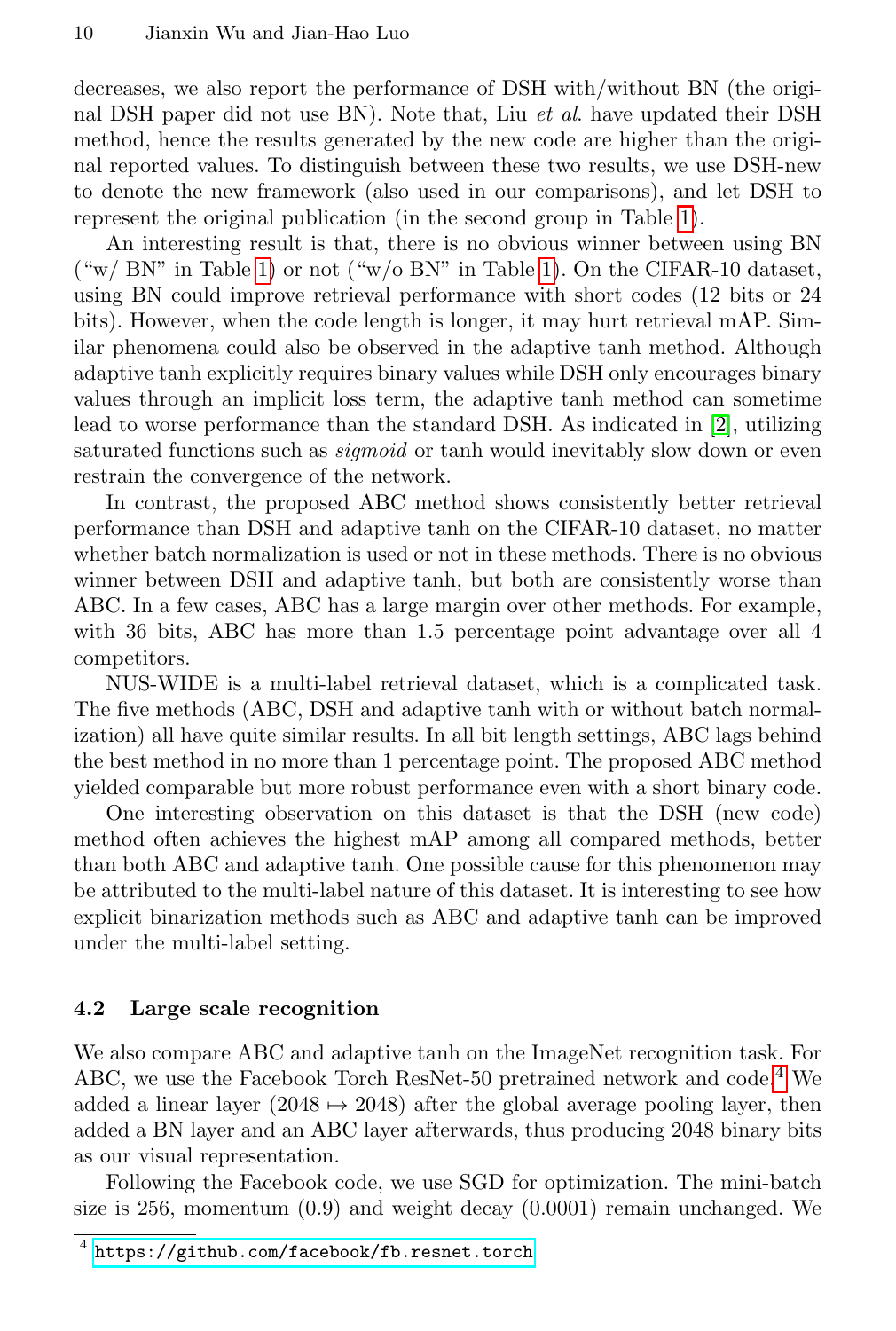fine-tune the pretrained ResNet-50 model for 20 epochs. The fine-tuning initial line-tune the pretrained Resivet-50 model for 20 epochs. The line-tuning initial learning rate is 0.01, and the learning rate is multiplied by  $\sqrt{0.1}$  after every 4 epochs. For the ABC layer, the initial  $r$  value is 0.1 because this is finetuning a pretrained model in a large scale problem. Then, after every 4 epochs tuning a pretrained model in a large scale problem. Then, after every 4 epochs  $r$  is multiplied by  $\sqrt{0.1}$ . However, in the last 4 epochs (17–20),  $r$  is set to 0 because we want true binary visual representations. In this case, only the last fully connected layer is still being trained, because the gradient of ABC layer would vanish.

For the adaptive tanh method, we used a similar network architecture. In the pretrained ResNet-50, we added a linear (2048  $\rightarrow$  2048), a BN and an adaptive tanh layer after the global average pooling layer. Since the released adaptive tanh code is based on Caffe, we use Caffe to utilize the official code for this tanh experiment.

The pretrained Caffe ResNet-50 network was fine-tuned for 20 epochs using SGD, with batch size 256, momentum 0.9, weight decay 0.005 and initial learning rate 0.001, which are based on recommended practices in Caffe. The learning rate was multiplied by 0.1 after the 10th and 16th epoch, respectively. The  $\alpha$  value in the adaptive tanh function was set as

$$
\alpha = (1 + 15e)^{0.4},
$$

in which e is the epoch index. Note that  $\alpha$  is updated once every 2 epochs. The maximum  $\alpha$  value is  $\alpha = 9.401$ , under which tanh( $\alpha x$ ) is a quite good approximation to the sign function. This set of rules for updating  $\alpha$  is the best practice we found in our experiments.

Note that if we treat the ABC or tanh outputs as visual representations, they are 2048 bits and they are the input to the linear classifier layer to classify one image into one of the 1000 categories of ImageNet objects.

Now we analyze the results by comparing different models' accuracy on the validation set. For a fair comparison, the results are compared with their official model, i.e., Torch ResNet-50 for ABC, Caffe ResNet-50 for adaptive tanh. For ABC, its baseline method (Facebook Torch ResNet-50, in which the visual representations are 2048 real-valued numbers) has a top-1 error of 24.018%. The ABC version (in which the visual representations are only 2048 bits) achieved the top-1 error of 24.316%. Note that the difference is only 0.298%!

In other words, when we convert the visual representation from a real-valued vector to a bit string with the same length, we only lost less than 0.3 percentage points in the ImageNet large scale recognition problem. To the best of our knowledge, our proposed ABC layer is the first method that achieves a comparable accuracy as its real-valued counterpart. Although there are binarized networks such as the XNOR net [\[22\]](#page-14-21), their accuracies are much lower than real-valued networks. One big difference between ABC and binarized networks is that ABC only binarize the final visual representation, rather than all layers. It is an interesting direction to explore, though, on how to binarize many even all layers while still preserving the network accuracy.

For adaptive tanh, its baseline method (Caffe ResNet-50 model) has a top-1 error of 24.365%, which is different from the Torch baseline for ABC, but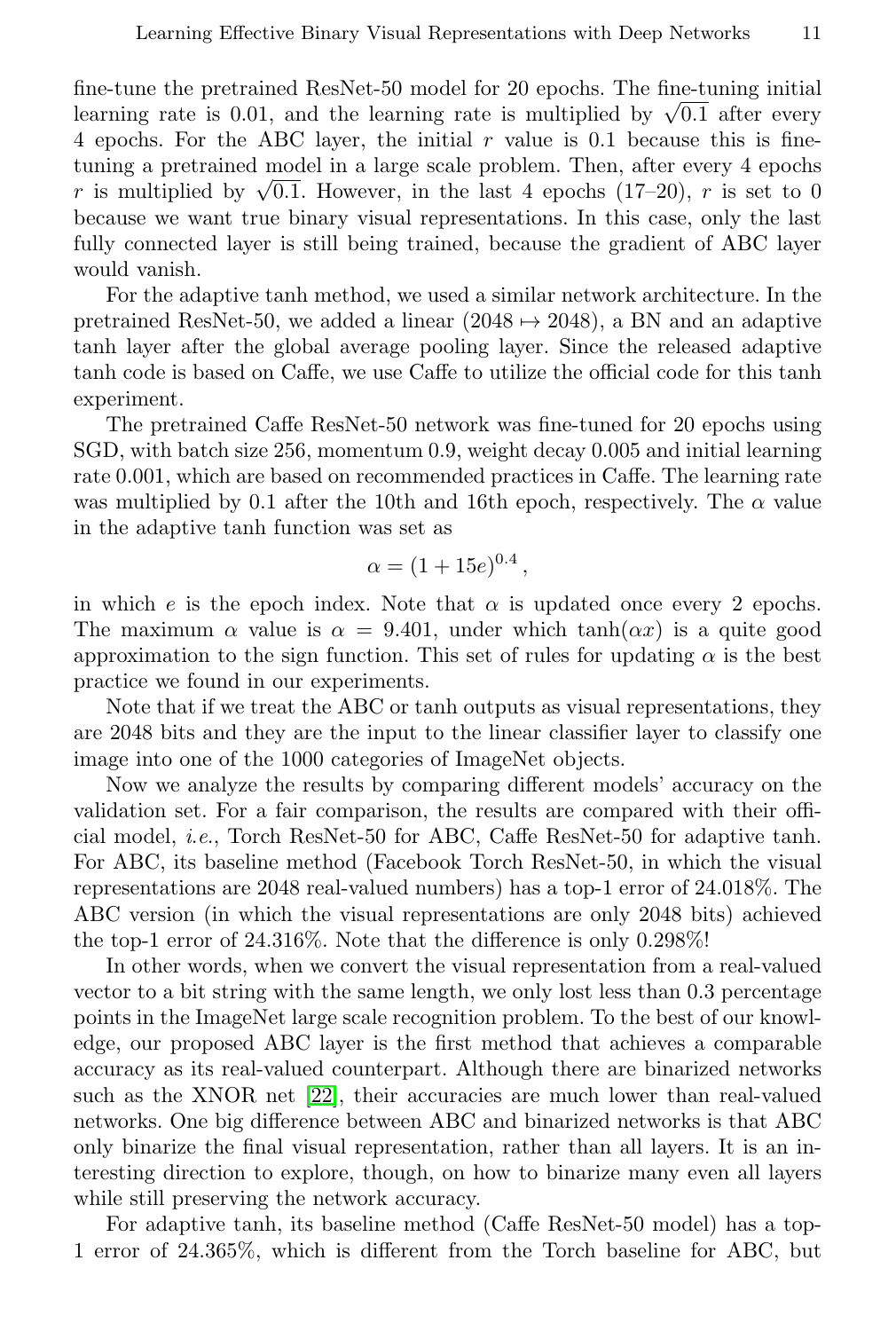the two baseline accuracy rates (24.018 vs. 24.365) are quite close to each other. The adaptive tanh version, however, only achieved a top-1 error of 26.430%. The difference between the real-valued and binary representation of adaptive tanh is 2.065 percentage points, which is a significant amount. Note that the visual representation in adaptive tanh is only soft binary, we expect that its error will slightly increase if we take measures to force them to be true binary.

Comparing the differences between real-valued and binary representations, it is only 0.298% for ABC and 2.065% for adaptive tanh. ABC has a clear advantage in this large scale recognition problem over adaptive tanh, which corroborates observations that frequently appear in our community: saturated functions are not friendly to large scale deep learning. Hence, ABC is a good choice for learning binary representations for large scale vision problems.

One note for this section: when we replace the linear layer before ABC to produce 4096 outputs (*i.e.*, the inserted linear layer is now  $2048 \rightarrow 4096$ ), ABC can achieve a top-1 error of 24.064%, almost matches the real-valued baseline  $(24.016\%).$ 

Finally, we want to emphasize that, our motivation of this section is not a better image recognition system, but an image representation that generalizes well. CNN features (activation values) vary a lot in scale (e.g., 500 vs. 0.5), and we argue that a binary or approximately binary representation makes us focus on whether a neuron is activated (but not its activation scale). As we have shown above, binary visual representation can also generalize well in large scale problem, which has not been explored in previous works. It is interesting to see whether we can use ABC to improve the recognition accuracy in other dataset. We would explore it in the future.

### <span id="page-11-0"></span>4.3 Convergence study

Furthermore, we argue that one related benefit of ABC is its fast convergence speed, as shown in Fig. [3.](#page-12-1) Let us first observe Fig. [3a,](#page-12-2) which shows the validation set top-1 error for the ImageNet fine-tuning process. After the first epoch finishes, ABC is roughly 4% better than adaptive tanh. Note that the final difference between these two models is  $26.430 - 24.316 = 2.114\%$ , ABC already converges faster than adaptive tanh in the first epoch. The difference in convergence speed is clearer when we observe longer. ABC almost converges after 4 epochs, while adaptive tanh tend to converge after 10 epochs.

Fig. [3b](#page-12-3) shows the convergence comparison for ABC, DSH and adaptive tanh on the CIFAR-10 image retrieval task, in which 48 bits are used. Note that BN is used in both DSH and adaptive tanh for these results in Fig. [3b,](#page-12-3) because under this setting all three methods have similar final mAP rates, which facilitates our comparison at earlier epochs. All results are retrieval mAP on the test set.

After 8 epochs, ABC's test set retrieval mAP is roughly 5% higher than that of DSH, but more than 12.5% higher than that of adaptive tanh. This observation seems to strongly support that saturated functions such as tanh is not friendly to deep neural network optimization.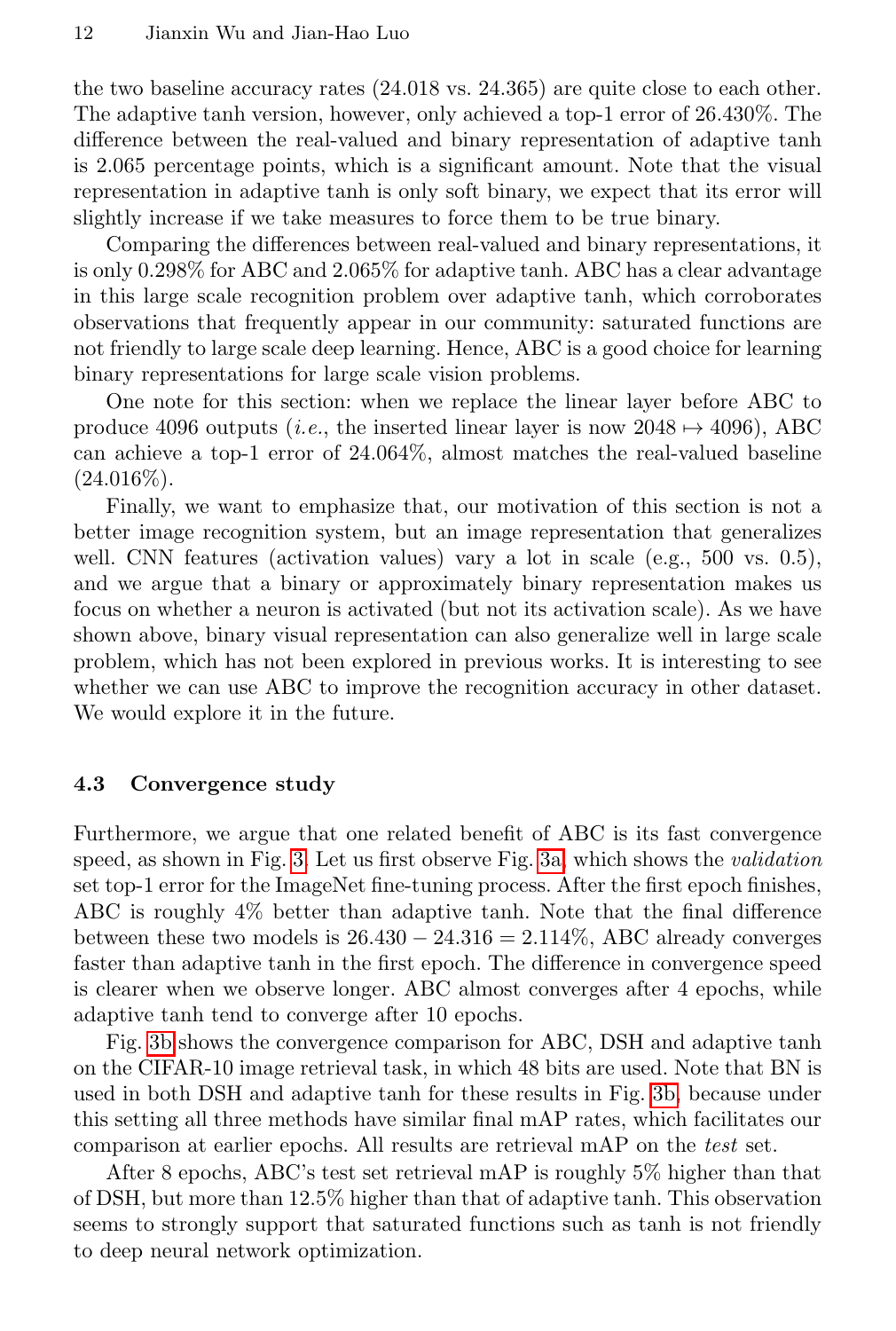<span id="page-12-2"></span>



<span id="page-12-4"></span>(a) ImageNet recognition (the lower the better)

<span id="page-12-3"></span>(b) CIFAR-10 retrieval 48 bits (the higher the better)



(c) CIFAR-10 retrieval 12 bits (the higher the better)

<span id="page-12-1"></span>Figure 3. Convergence comparison between the proposed ABC activation function and the adaptive tanh function.

The overall convergence plot again support this claim. ABC almost converges after only 16 epochs, while the convergence epoch index for DSH is 104, and for adaptive tanh the convergence threshold is 72. The slow convergence speed of DSH might be attributed to how it achieves binary outputs, which are implicitly encouraged by an additional loss term. This implicit form of binarization is inferior to explicit binary constraints in adaptive tanh (by increasing  $\alpha$ ) and in ABC (by decreasing  $r$  till 0). It is not surprising that ABC has the best convergence behavior, because it has explicit binarization forces and is nonsaturating.

Another interesting convergence behavior is shown in Fig. [3c,](#page-12-4) for 12 bit code length on the CIFAR-10 dataset. In this setup, adaptive tanh reaches its highest accuracy very fast (after 16 epochs). But, as more epochs are carried out, its accuracy gradually and slightly reduces. Although adaptive tanh may be unstable for short code length, ABC is quite stable and converges fast.

#### <span id="page-12-0"></span>4.4 Generalizing to object detection

In this section, we show that the two ABC models learned by fine-tuning ResNet-50 on ImageNet can generalize well to other vision tasks, in particular object detection, which motivates our design of binary visual representations (cf. Fig. [1\)](#page-1-0).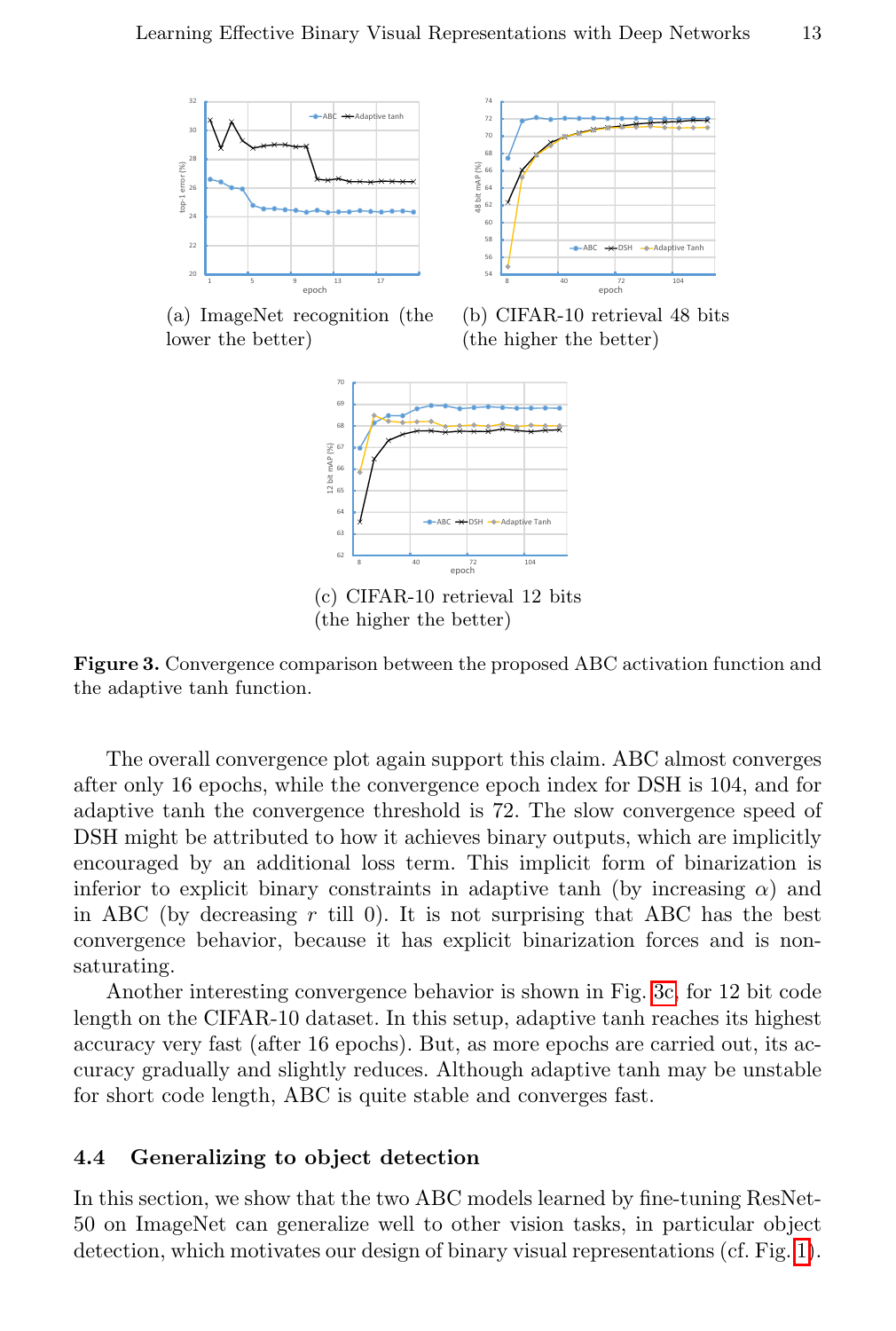We name the two ABC versions as ABC-2048 and ABC-4096, respectively, depending on the length of binary bits. We apply these ABC models in Fast R-CNN [\[29\]](#page-15-3) to observe how the learned binary representations perform in new tasks. We implement the detection model using Torch. In the training stage, we use selective search's quality mode to extract 2,000 proposals per image (the same in the inference). For ABC-2048, ABC-4096 and ResNet-50, we add a RoI-pooling [\[29\]](#page-15-3) layer right before  $res_5a$ , on the top of which we also append fullyconnected layers from these pretrained models. Weight decay is set to 0.0005 and momentum is 0.9. The initial learning rate is 0.001 and is divided by 10 every 200 epochs.

We compare ABC-2048 and ABC-4096 based detectors with the detector based on the baseline ResNet-50 pretrained model. Because all other factors in the experiments are the same, the difference in detection mAP should reflect different generalization ability of these pretrained models. Note that we set  $r =$ 0.1 for ABC, *i.e.*, not requiring true binary in detection. However, representations are close to binary in both ABC-2048 and ABC-4096.

We train on VOC07 trainval and test on VOC07 test [\[30\]](#page-15-4). The Torch pretrained ResNet-50 achieves 68.1% mAP, while ABC-2048 and ABC-4096 has 68.6% and 69.1%, respectively. That is, by replacing real-valued ResNet-50 with approximately binary representations, ABC-2048 and ABC-4096 increased the detection by 0.5% and 1%, respectively. This result corroborates our motivation in Fig. [1](#page-1-0) that feature magnitudes are not as important as signs (activated or not). In contrast, if we replace the ABC activation function of these two models (ABC-2048 and ABC-4096) with standard ReLU function, the mAP values are only 68.0% and 68.2%, lower than our ABC models. Hence, true or approximately binary visual representations such as those produced by ABC could be attractive beyond the retrieval domain.

# 5 Conclusions

We proposed Approximately Binary Clamping (ABC), an activation function and layer for CNN learning, in order to emit binary visual representations. Different from hashing methods that are mainly for reducing computational and storage costs in relatively small scale vision tasks, the motivation and objective for ABC is that binary visual features may have better generalization in large scale vision tasks.

ABC is a non-saturating, computationally very cheap, easy to implement method. Although traditional hashing methods converge slowly and emit only approximately binary values, ABC converges fast and can output either approximately or true binary values. To the best of our knowledge, ABC is the first binary visual representation that achieves comparable accuracy with real-valued networks. ABC generalized better than regular networks in object detection, and achieved state-of-the-art results in image retrieval.

There are interesting future directions to explore, such as ABC for multi-label learning and to binarize more layers.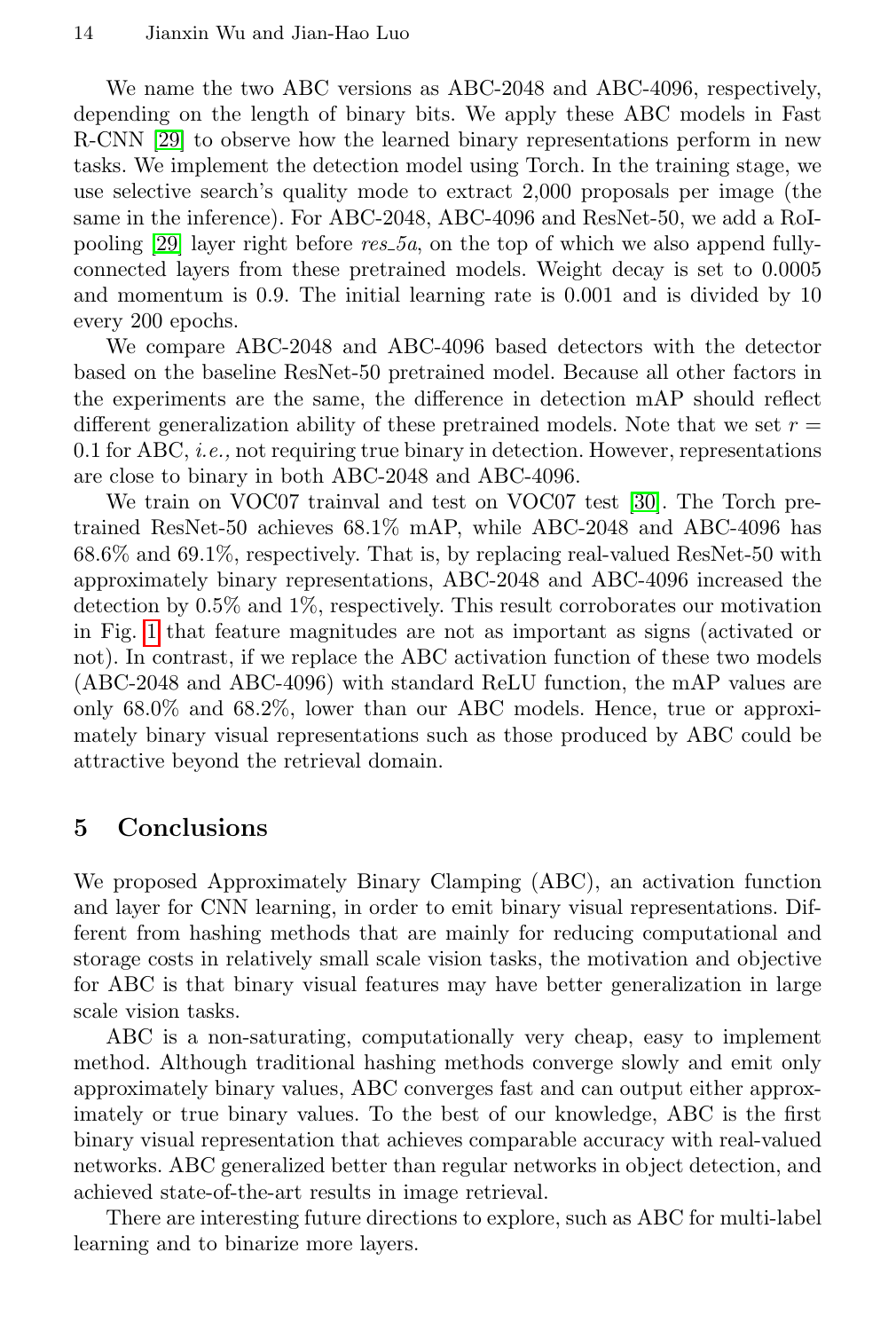# References

- <span id="page-14-0"></span>1. Xia, R., Pan, Y., Lai, H., Liu, C., Yan, S.: Supervised hashing for image retrieval via image representation learning. In: AAAI. (2014) 2156–2162
- <span id="page-14-1"></span>2. Liu, H., Wang, R., Shan, S., Chen, X.: Deep supervised hashing for fast image retrieval. In: CVPR. (2016) 2064–2072
- <span id="page-14-2"></span>3. Lin, K., Yang, H.F., Hsiao, J.H., Chen, C.S.: Deep learning of binary hash codes for fast image retrieval. In: CVPR workshops. (2015) 27–35
- <span id="page-14-3"></span>4. Li, X., Hu, D., Nie, F.: Deep Binary Reconstruction for Cross-modal Hashing. In: ACM MM. (2017) 1398–1406
- <span id="page-14-4"></span>5. Cao, Z., Long, M., Wang, J., Yu, P.S.: HashNet: Deep Learning to Hash by Continuation. In: ICCV. (2017) 5608–5617
- <span id="page-14-5"></span>6. Glorot, X., Bordes, A., Bengio, Y.: Deep sparse rectifier neural networks. In: AISTATS. (2011) 315–323
- <span id="page-14-6"></span>7. He, K., Zhang, X., Ren, S., Sun, J.: Deep residual learning for image recognition. In: CVPR. (2016) 770–778
- <span id="page-14-7"></span>8. Gionis, A., Indyk, P., Motwani, R.: Similarity search in high dimensions via hashing. In: VLDB. (1999) 518–529
- <span id="page-14-8"></span>9. Gong, Y., Lazebnik, S.: Iterative quantization: A procrustean approach to learning binary codes. In: CVPR. (2011) 817–824
- <span id="page-14-9"></span>10. Jegou, H., Douze, M., Schmid, C.: Product quantization for nearest neighbor search. PAMI 33(1) (2011) 117-128
- <span id="page-14-10"></span>11. Weiss, Y., Torralba, A., Fergus, R.: Spectral hashing. In: NIPS. (2009) 1753–1760
- <span id="page-14-11"></span>12. Liu, W., Wang, J., Kumar, S., Chang, S.F.: Hashing with graphs. In: ICML. (2011) 1–8
- <span id="page-14-12"></span>13. Liu, W., Mu, C., Kumar, S., Chang, S.F.: Discrete graph hashing. In: NIPS. (2014) 3419–3427
- <span id="page-14-13"></span>14. Liu, W., Wang, J., R. Ji, R., Jiang, Y.G., Chang, S.F.: Supervised hashing with kernels. In: CVPR. (2012) 2074–2081
- <span id="page-14-14"></span>15. Norouzi, M., Blei, D.M.: Minimal loss hashing for compact binary codes. In: ICML. (2011) 353–360
- <span id="page-14-15"></span>16. Shen, F., Shen, C., Liu, W., Shen, H.T.: Supervised discrete hashing. In: CVPR. (2015) 37–45
- <span id="page-14-16"></span>17. Krizhevsky, A., Sutskever, I., Hinton, G.E.: Imagenet classification with deep convolutional neural networks. In: NIPS. (2012) 1097–1105
- <span id="page-14-17"></span>18. Salakhutdinov, R., Hinton, G.: Semantic hashing. IJAR 50(7) (2009) 969–978
- <span id="page-14-18"></span>19. Torralba, A., Fergus, R., Weiss, Y.: Small codes and large image databases for recognition. In: CVPR. (2008) 1–8
- <span id="page-14-19"></span>20. Courbariaux, M., Bengio, Y., David, J.P.: Binaryconnect: Training deep neural networks with binary weights during propagations. In: NIPS. (2015) 3123–3131
- <span id="page-14-20"></span>21. Hubara, I., Courbariaux, M., Soudry, D., El-Yaniv, R., Bengio, Y.: Binarized neural networks. In: NIPS. (2016) 4107–4115
- <span id="page-14-21"></span>22. Rastegari, M., Ordonez, V., Redmon, J., Farhadi, A.: XNOR-Net: Imagenet classification using binary convolutional neural networks. In: ECCV. (2016) 525–542
- <span id="page-14-22"></span>23. Li, Z., Ni, B., Zhang, W., Yang, X., Gao, W.: Performance guaranteed network acceleration via high-order residual quantization. In: ICCV. (2017) 2584–2592
- <span id="page-14-23"></span>24. Ioffe, S., Szegedy, C.: Batch normalization: Accelerating deep network training by reducing internal covariate shift. In: ICML. (2015) 448–456
- <span id="page-14-24"></span>25. Krizhevsky, A.: Learning multiple layers of features from tiny images. Master's thesis, Department of Computer Science, University of Toronto (2009)